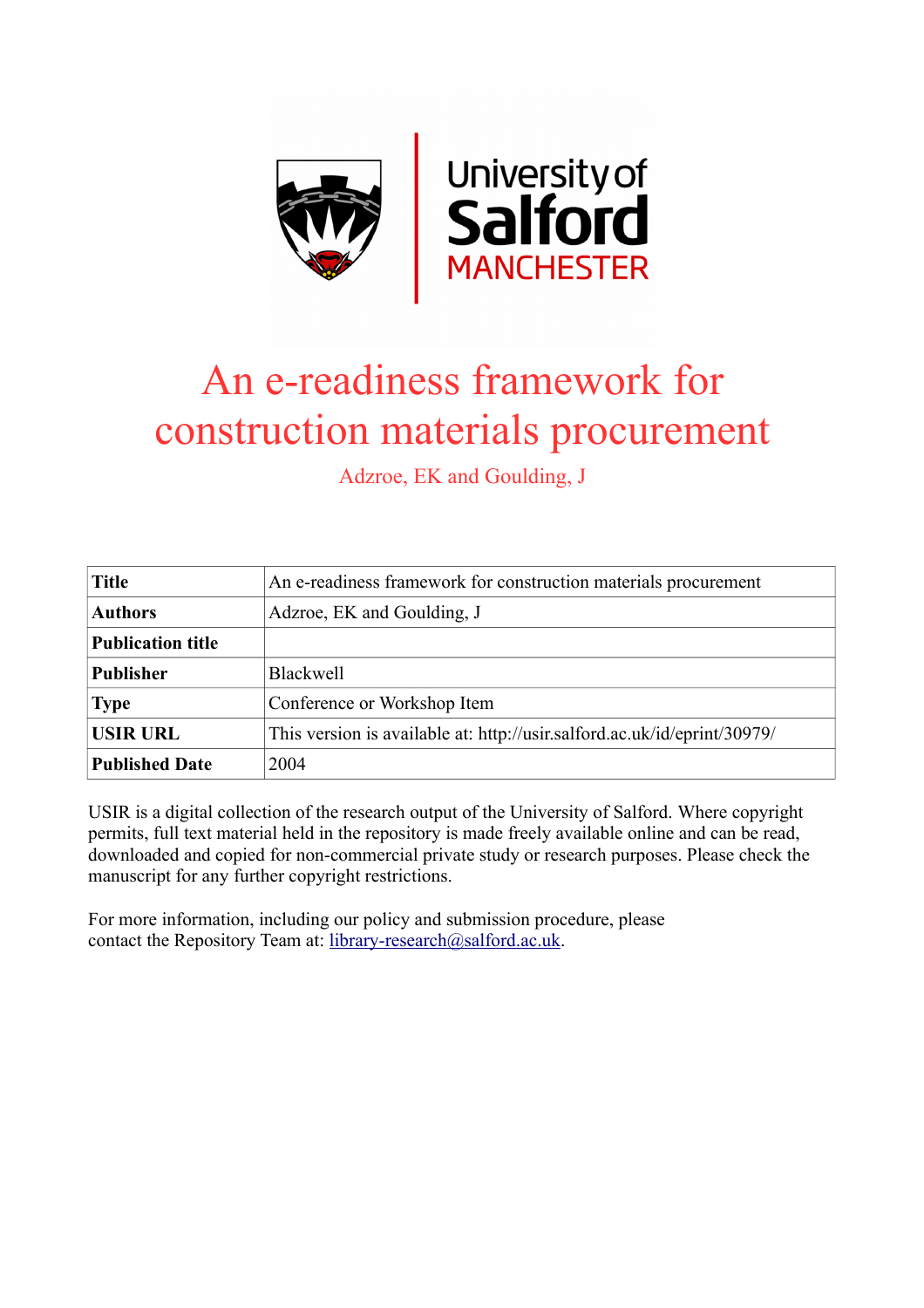#### **AN E-READINESS FRAMEWORK FOR CONSTRUCTION MATERIALS PROCUREMENT**

### **KOFI ADZROE, K. and GOULDING, J.** The Research Institute for the Built and Human Environment, University of Salford, M7 1NU, UK **Contact:** kofi\_adzroe@yahoo.com j.s.goulding@salford.ac.uk

**ABSTRACT:** The traditional system of construction materials procurement is predominantly a paper-based transaction based on procedural processes. This approach has several limitations, most notably concerning communication difficulties with suppliers, contractors, purchasing departments etc; the nuances of which are exacerbated by transactional delays, delivery time issues, and inadequate communication processes (e.g. product differentiations, semantics etc). These issues therefore need to be addressed, as operating and maintaining an efficient/effective materials procurement system is essential for contractors to remain competitive in today's environment (Kong et al, 2001). Advances in Information Technology (IT) have had a significant impact on organisations' core business processes, and numerous companies are now using IT to deliver core business operations. In particular, the proliferations of intranets, extranets, and improved interoperability issues associated with the Internet, have made it possible to take advantage of these technologies (using them as a key driver for information sharing and exchange). Furthermore, managers are now starting to appreciate that understanding IT capability can often help deliver core capability (Feeny and Willcocks, 1998). In this context, this paper introduces an e-readiness framework specifically designed to exploit and maximise the benefits of IT in the materials procurement process, reinforced by the principles of Capability Maturity Models (CMM).

**Keywords:** E-Readiness; IT; Internet; Materials Procurement; Process Improvement;

#### **1. INTRODUCTION**

The rapid growth in the global adoption of Internet technologies has been a stimulus for change in all sectors of the industry, forcing all stakeholders to reconsider how they execute their business (Lockley et al 2002). This wave of global Internet technology has had an impact on construction, and many companies have also undertaken process restructuring in order to automate their business processes in line with modern business trends.

Until recently, the construction industry has had few methodologies or models upon which to base process improvements and innovations. However, industry researchers and academia have now undertaken extensive work in this area developing experience from other industries such as manufacturing (Cooper et al. 1998, Khalfan et al. 2001). Furthermore, Sarshar et al, (2000) observed that "the absence of clear guideline has meant that improvements are isolated and benefits could not be co-ordinated or repeated". It is therefore clear that UK construction industry is unable to systematically assess process, prioritise improvements towards specific needs, therefore unable to meet targets observed by Egan (1998).

This paper identifies some of the problems relating to communication and regional barriers in the 'traditional' system concerning materials procurement, and introduces an ereadiness framework specifically designed to exploit and maximise the benefits of IT in the materials procurement process, reinforced by the principles of capability maturity models (CMM).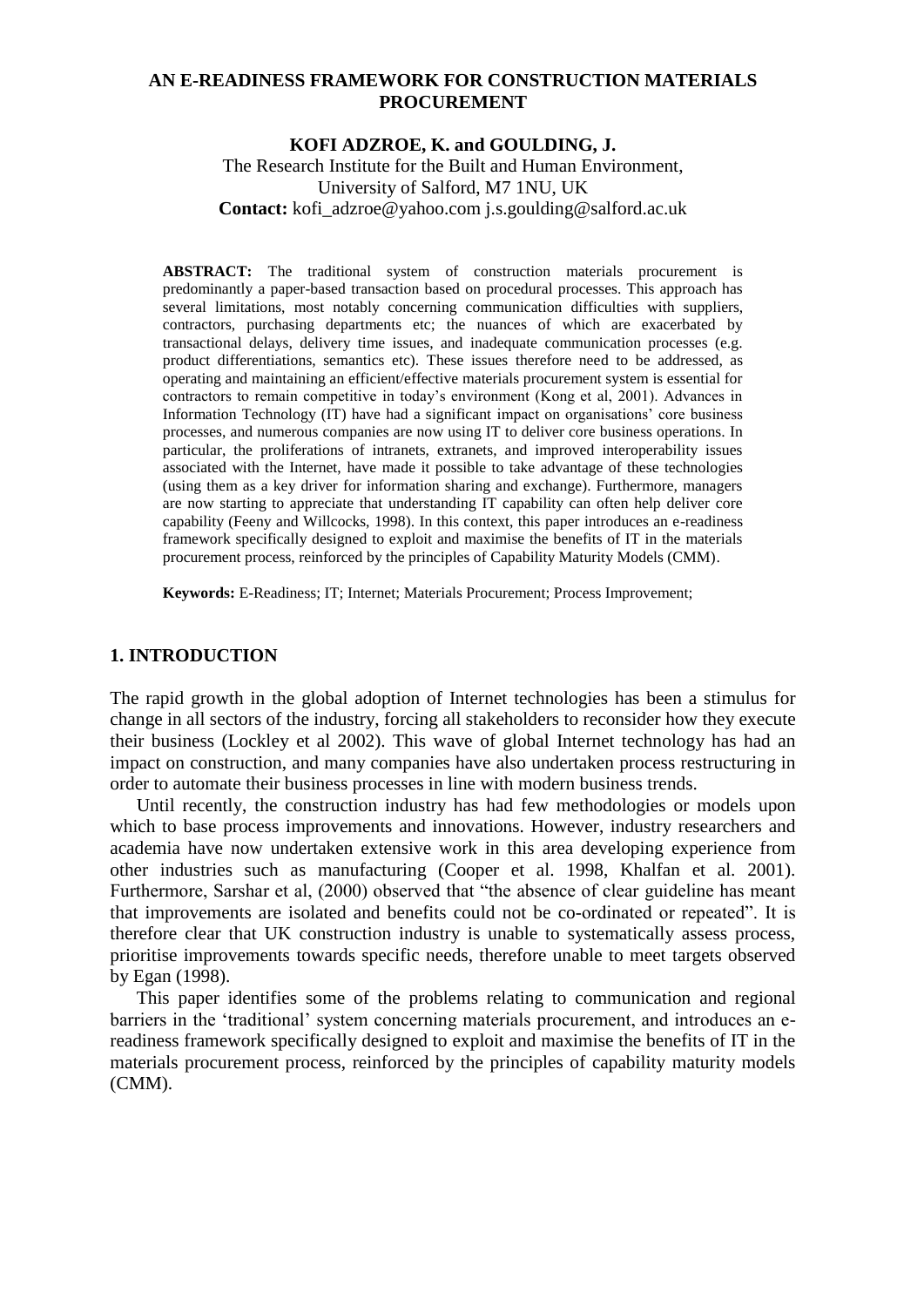#### **2. THE TRADITIONAL PROCUREMENT APPROACH**

#### **2.1 Traditional Materials Procurement Process**

In a traditional contractual situation, materials procurement is normally undertaken by the main contractor, and is ostensibly considered as part of the pre-construction stage. Therefore, the contractor tends to focus on how materials will be procured throughout the whole construction period. However, the materials tend to be specified to meet the client/designer's requirements (which can sometimes cause certain logistical and sourcing problems), and the success of any construction project is greatly dependent upon the source and quality of materials procured. Materials procurement is therefore a crucial stage in the construction process, especially securing the provision of the right materials at the right time, in the right place to an agreed budget Canter (1993).

The materials procurement process in the traditional system encompasses two stages, notably: the tender stage and post-construction stage - as illustrated in Figure 1. Figure 1 shows a systematic sequence in a traditional materials procurement process; for example: when tender documents are received by contractors, they start estimating immediately; send out enquiries to materials suppliers and merchant companies. After receiving quotes from suppliers, contractors will then select the best quotes from the bulk orders received in order to proceed and complete the tender process. If the contract is awarded to the contractor, the procurement functions commence with the re-enquiry and negotiation stage – see Figure 1. The purchasing function reconfirms the validity of the suppliers' original quotations or negotiations, and revisions to previously received quotations are updated. Once potential suppliers are identified and selected, the next stage in the procurement process is to raise issues and purchase orders with suppliers. This action then constitutes a legal contract when the supplier accepts receipt of the order. In effect, the order becomes a written commitment to accept and pay for goods under an agreed set of terms and conditions. Once notification of dispatch is received, orders will be tracked until materials are received and checked on site (Kong et al. 2001).



Figure 1 Typical Traditional Materials Procurement Process (Kong et al. 2001)

The purchase order document contains the result and conclusion of the purchasing process in a contractual format (McConville, 1993). The purchase order describes the materials being procured or purchased, the price of each item of material, and the method of delivery.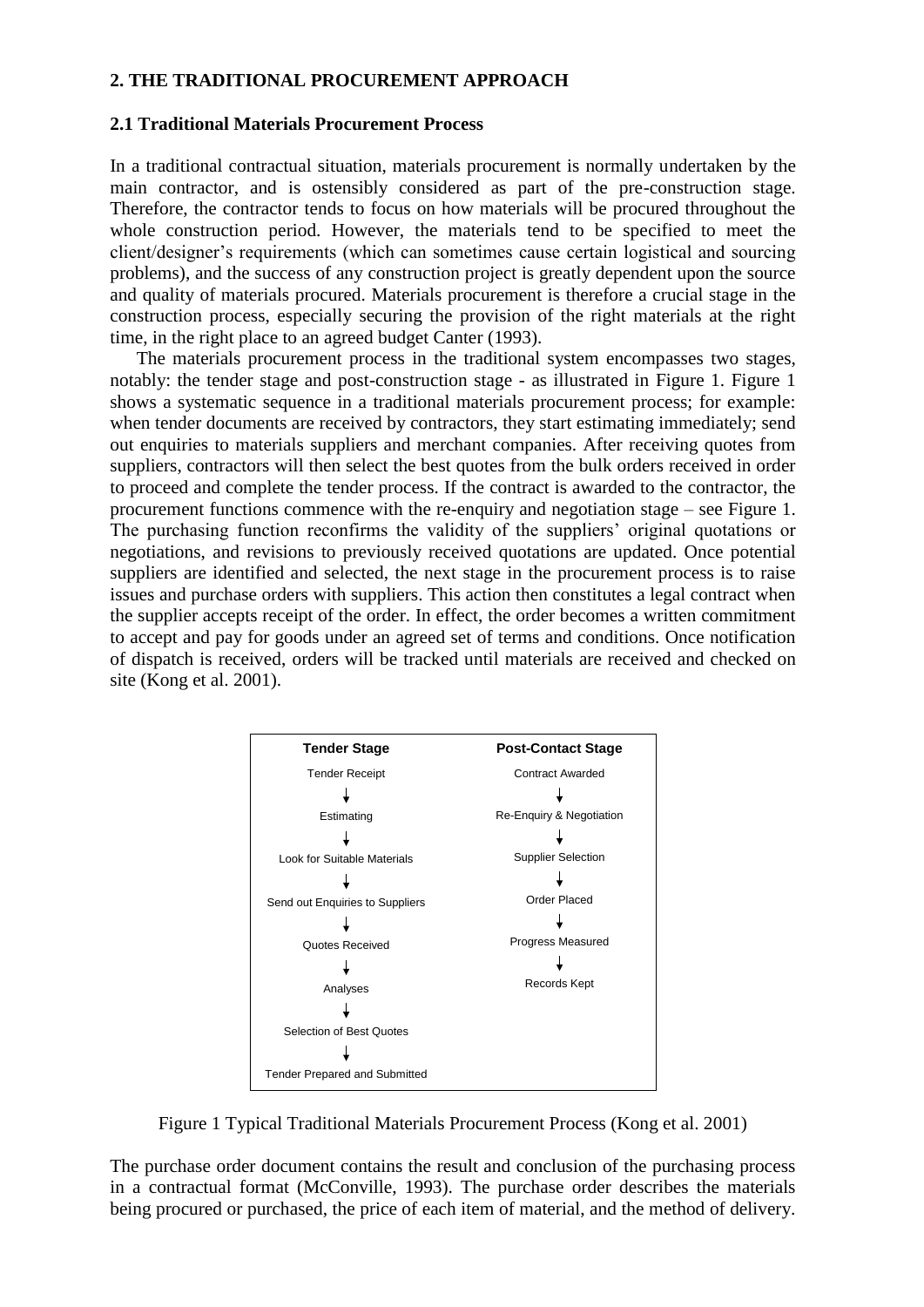A purchase order becomes a legally binding document between the buyer and seller only when it is formally accepted by representative of either parties or organisations.

#### **2.2 Flow of Information in the Materials Procurement Process**

A smooth flow of information is vital to the materials procurement process in order to prevent ambiguities and misunderstanding in the materials procurement process. This should be achieved from the initial stages of the tender process, through to the acquisition of quotes (from suppliers) to the actual receipt of materials on-site. This flow of information embraces: signing of invoices, numerous different forms of paper-based documents, copying etc - all passed and referenced by different groups of participants in the traditional materials procurement process (Kong et al. 2001).

During the tender stage of any construction project, the estimating teams associated with the contractors bidding for the project obtain materials information from physical catalogues from suppliers. Based on these catalogues information, they compare and select suitable suppliers and send enquiries to them for quotes.

Figure 2 identifies the process of 'a typical paper-based document system of purchasing functions during the post-contract stage of a project' (Calvert, 1995). For example, the site office prepares two copies for the requisition of materials required, a copy of which is sent to the buying department and one copy is filed. The buying department then prepares four copies of the purchase order covering the required materials. One copy of each of the purchase orders is sent to the selected supplier and the site office. The accounts department and the buying department each receive a copy each for their records. The site office receives an advice note, and the invoice issued by the materials supplier when the materials arrive on the project site. The buying department then compares the invoice with the purchase orders issued to the supplier by the buying department. After these been confirmed, they are then passed to the accounts department to issue payment.



Figure 2 Paper work required in the Traditional Procurement System (Calvert 1995)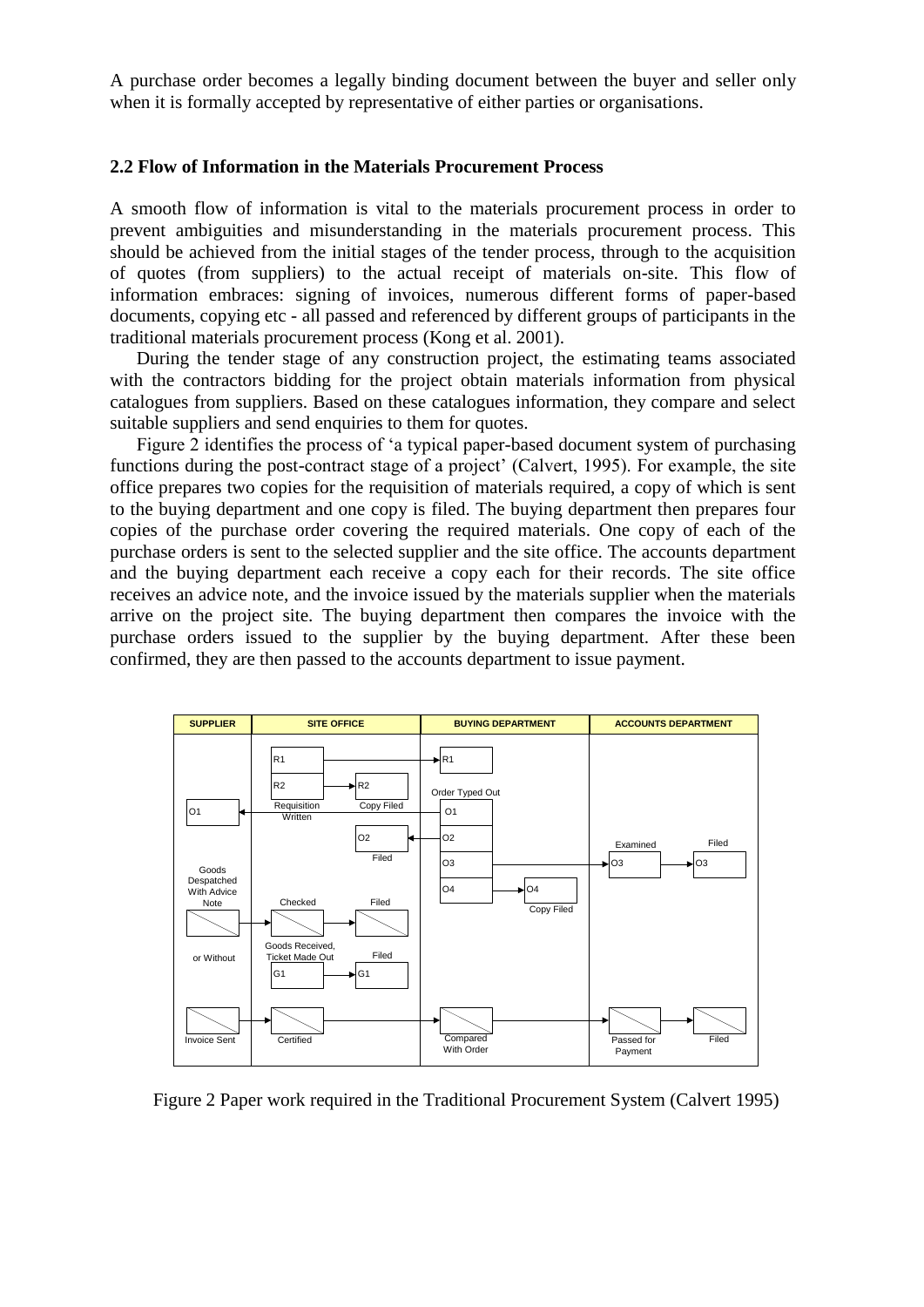#### **2.3 Limitations with the Traditional Materials Procurement Process**

Organisational difficulties often exist if processes are not well-defined and established. Whilst well established, the traditional materials procurement process has a number of operational limitations, and is somewhat antiquated in today's business IT-driven business environment. This is particularly true in the construction industry, where IT is gaining priority and strong strategies for IT/IS is now being developed to support key operations. Two main limitations have been identified regarding materials procurement i.e. geographical regionalism and a high dependence on paper-based transactions.

### **3. INFORMATION TECHNOLOGY AND E-READINESS**

#### **3.1 Information Technology Benefits**

Advances in communication technology and the Internet have created new dimensions and approaches for business environments. Organisations are increasing using IT in an attempt to secure existing markets, or gain a competitive advantage (Goulding and Alshawi, 2002).

The power of IT can now be exploited to help organisations enhance their performance and create wealth through new business practices. It has also enabled them to move away from traditional approaches that have produced inefficiencies and non-value adding activities. IT can help organisations plan strategically, and assist in developing their core capabilities - to secure competitive advantage. Furthermore, the added capability can transform organisations, enabling them to create new business opportunities.

#### **3.2 Information Technology and Process**

Davenpot and Short (1990) define business process as a set of logically related tasks performed to archive a defined business outcome. A process is therefore a structured, measured set of activities designed to produce a specific output for a particular customer or market (Davenpot, 1993). Adopting a process view of business allows activities to be appreciated as a series of structured events, with inputs and outputs, and a mechanism for action (Goulding and Alshawi, 2002).

There are several ways organisations can map out their process improvement strategy to enhance their competitiveness. However, delivering IT solutions requires well organised mature processes and procedures; and organisations should therefore endeavour to restructure their processes in order to achieve the full impact of IT.

#### **3.3 Developments in Information Technology and Procurement**

The development of IT in the procurement of construction materials is gradually gaining attention in the construction industry. Significantly, suppliers, service providers, manufactures and intermediaries are now using computer networks for their business transactions. Electronic Data interchange (EDI) has been used to forge automated linkages between buyers and suppliers to transmit orders, receipts and make payments electronically. The commercialisation of the world-wide-web (WWW) has also provided the basis for online trading in the construction industry, thus contractors and suppliers are now able to trade construction materials online easily with low transaction cost and risk. This has an added benefit, specifically, the elimination of errors that exists with paperbased system. These developments have made it possible for organisations to create intranets and extranets for trading, and to exchange information, thereby improving interoperability.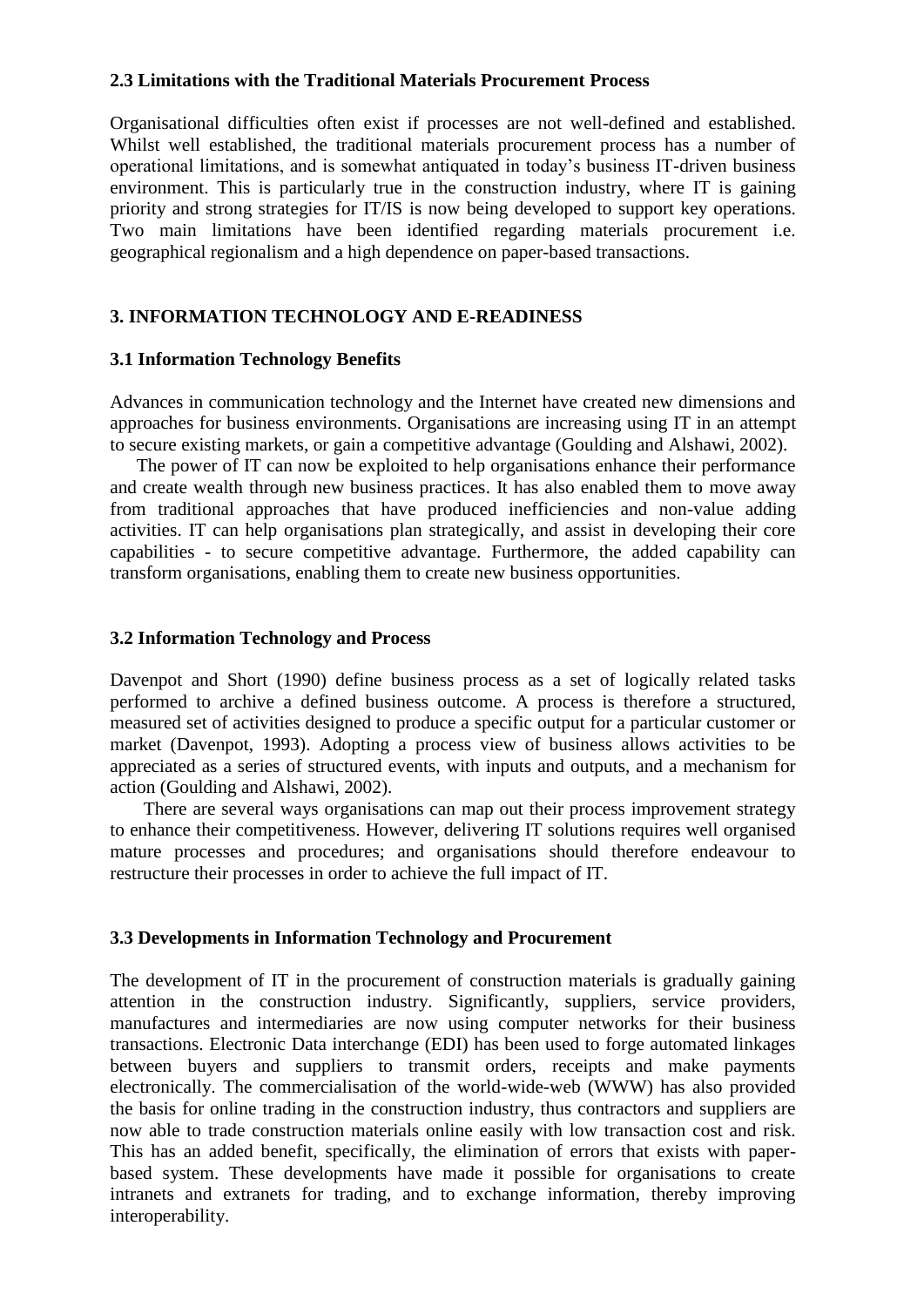#### **3.4 E-Ready Organisations and Process**

It is increasingly evident that many construction organisations have been using the Internet in different ways (including trading with other service providers). A large proportion of these activities comprise purchasing bulk materials and engaging in some form of legal framework agreements with merchant companies. However, there is no one standard form of agreement.

Paulk et al. (1993) developed a capability maturity model (CMM) to improve process. This model has five levels of process maturity, from level 1 (initial) through to level 5 (optimising). Each level provides a stage for incremental progression towards continuous process improvement, and significant benefits have been found using this approach Heston (2001). This work has now been refined by Sarshar et al. (2000) see Figure 3. This framework could be used in the construction industry to map out the sequential steps needed to maximise the sequential steps needed to align IT with core processes in the materials procurement process.



Figure 3 The SPICE Framework (Sarshar et al, 2000)

## **3.4.1 E-Readiness**

There is no one standard definition for e-readiness. However, due to the impact of IT and with the WWW, business transactions and communication have improved immeasurably. Thus, in this context, the term "e-ready", can be defined as the level of maturity an organisation has (IT and process) which can be exploited to maximise its trading potential in the market place. This therefore naturally includes interoperability; and an ability to 'converse' electronically with a number of e-partners. Thus, as the name implies, ereadiness refers to an organisations ability to exploit its information and communication technologies (ICT) capability in all its business endeavours. As such, it is natural to assume that this capability would encompass the integration of different departments or sections within the organisation, notably: purchasing, accounting, estimating, engineering and design, and administration. However, e-readiness goes beyond just connectivity, process and IT, it also encapsulates organisational culture.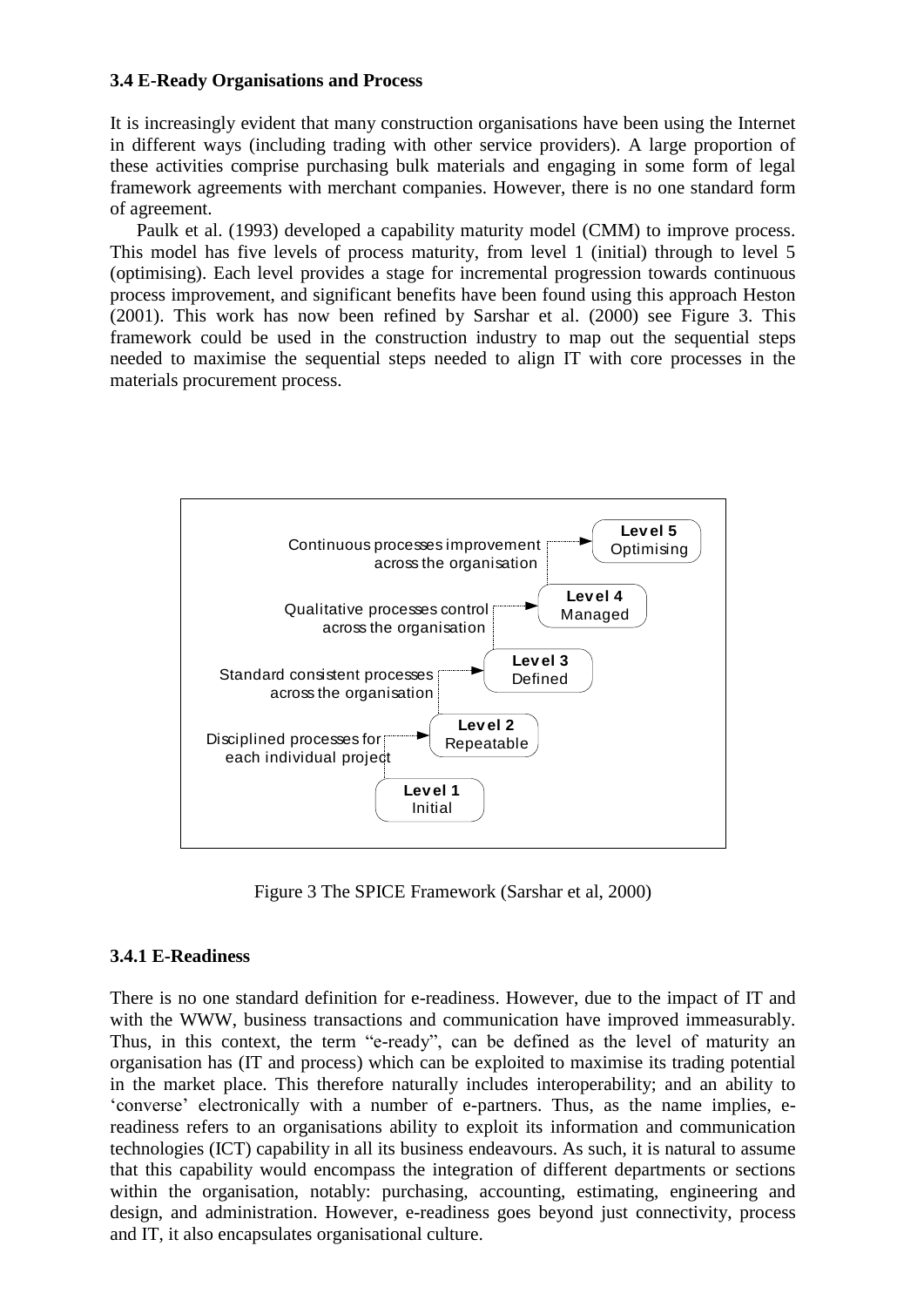### **3.4.2 Organisational Requirements**

Specific classifications associated with e-readiness adoption have yet to be formalised. However, 'typical' stages and level of activity include such issues as: type and level of computer use; level of intranet, extranet and Internet exploitation (including web presence etc); software process matching e.g. purchasing and sales, marketing, payment and accounting functions, production activities, post sales activities etc. These important requirements must therefore be addressed from an organisational perspective – the details of which should be aligned to the core processes identified.

## **3.4.3 Other E-Readiness Issues**

Other e-Readiness issues include organisation's level of IT infrastructure. This would naturally embrace a coherent organisational policy on process, systems and strategy that would enable the organisation to exploit the benefits of IT. Organisational culture is another important element of e-Readiness and can be identified in three different types namely; individual culture, team culture and company culture. The impact of these cultures on the entire organisation can affect it in many ways, therefore, must be well integrated to enhance the capabilities of the organisation to effectively exploit the power of IT to improve the organisation's performance. Organisation's level of process maturity greatly depends on the systems and procedures that are put in place, which can be constantly referred to for decision making. This would naturally encompass organisation's level of IT infrastructure and culture.

# **4. DEVELOPING AN E-READINESS FRAMEWORK**

## **4.1 Research Methodology**

This research is currently ongoing and is undertaken in close collaboration with three large construction companies. One pilot study has been undertaken to date.

## **4.2 Pilot Study**

A pilot study was undertaken with three large construction organisations in order to ascertain the core issues associated with process improvement, materials procurement over the Internet. This undertaking used a semi-structured questionnaire to gain detailed understanding of situation being studied (Fellows and Liu 1999). The results from this study will be used at a later date to develop a proposed e-readiness framework for materials procurement.

## **4.3 Research Findings to Date**

The results from the pilot study indicated that most of the organisations surveyed were currently using IT in a rather sporadic and somewhat fragmented way. This was compounded by their limited use and awareness of Internet applications per se. Furthermore, this pilot study identified that the existing process models (developed for the construction industry) had failed to permeate organisations directly, and as such, had not been implemented. The level of knowledge concerning the e-marketplace (and more specifically concerning the exploitation of IT) was somewhat disappointing, with the majority of respondents identifying limited use in this area. However, it was encouraging to note that there was a strong industry need for the industry to develop an e-readiness procurement framework to help organisations align and exploit their core processes with ICT.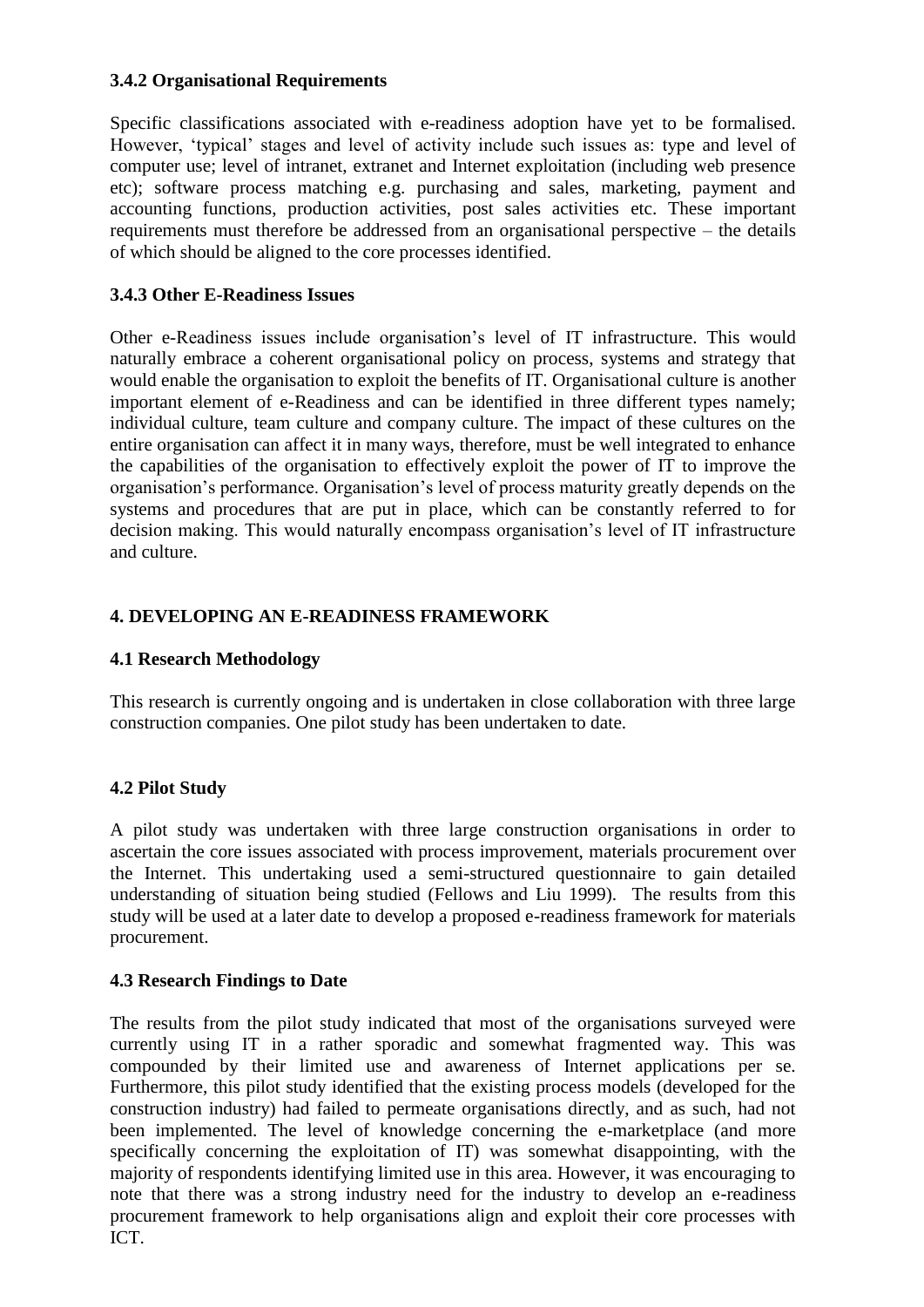## **4.4 Planned Development**

A series of development meetings with domain experts are currently being held, the initial findings of which are tending to favour an e-readiness framework based on five levels (similar to the CMM model identified in Figure 3). This framework would naturally embrace the following five stages:

## **Level 1 – Initial**

At the initial level, the organisation would typically be in an unstable environment, where project visibility and predictability would be poor. In this context, the organisation would have difficulty developing and maintaining a well-coordinated materials procurement process. The processes would not be defined, and a chaotic business environment would be apparent. At this level, there would be a limited use of computers, and the materials procurement process would be undertaken based on personal experience (therefore nonrepeatable). Good practice would therefore depend entirely on individual company employees.

# **Level 2 – Repeatable**

At the repeatable level, the organisation would typically be more stable, where project visibility and predictability would be a little more certain. The organisation would have some systems for developing and maintaining a well-coordinated materials procurement process, but these would be limited. Some policies for managing construction materials suppliers and procedures would be established. However, processes would not be defined, and a more orderly business environment would be apparent. At this level, there would be a limited use of computers, but organisations would have installed cost effective ICT ready for limited exploitation. The materials procurement process would still be predominantly undertaken based on personal experience (and the processes would be non-repeatable). Supply relationships would start to be established, along with guidelines for procurement transactions.

## **Level 3 – Defined**

At the defined level, the organisation would typically be very stable, where project visibility and predictability would be very certain. The organisation would have many detailed systems for developing and maintaining the materials procurement process. Wellestablished policies for managing construction materials suppliers and procedures would be evident (including a strategic outsourcing policy). At this level, there would be a comprehensive network of computers aligned to core business processes, and ICT would be exploited. The materials procurement process would be well established, and a process map would be evident. Supply relationships would be established, along with guides for procurement transactions. The entire procurement process would be well-managed, consistent, stable and repeatable.

## **Level 4 – Managed**

At the managed level, the organisation would be very stable and mature. Project visibility and predictability would be very high, and many detailed systems for developing and maintaining the materials procurement process would be evident. Well-established policies for managing construction materials suppliers and many formal policies and procedures would be integrated into the company's strategic framework. There would be formalised policies for IT exploitation - aligned to core business processes. The materials procurement process would be well established, and numerous process maps identifying best practice would be evident. The supply-chain relationships would be well-established, along with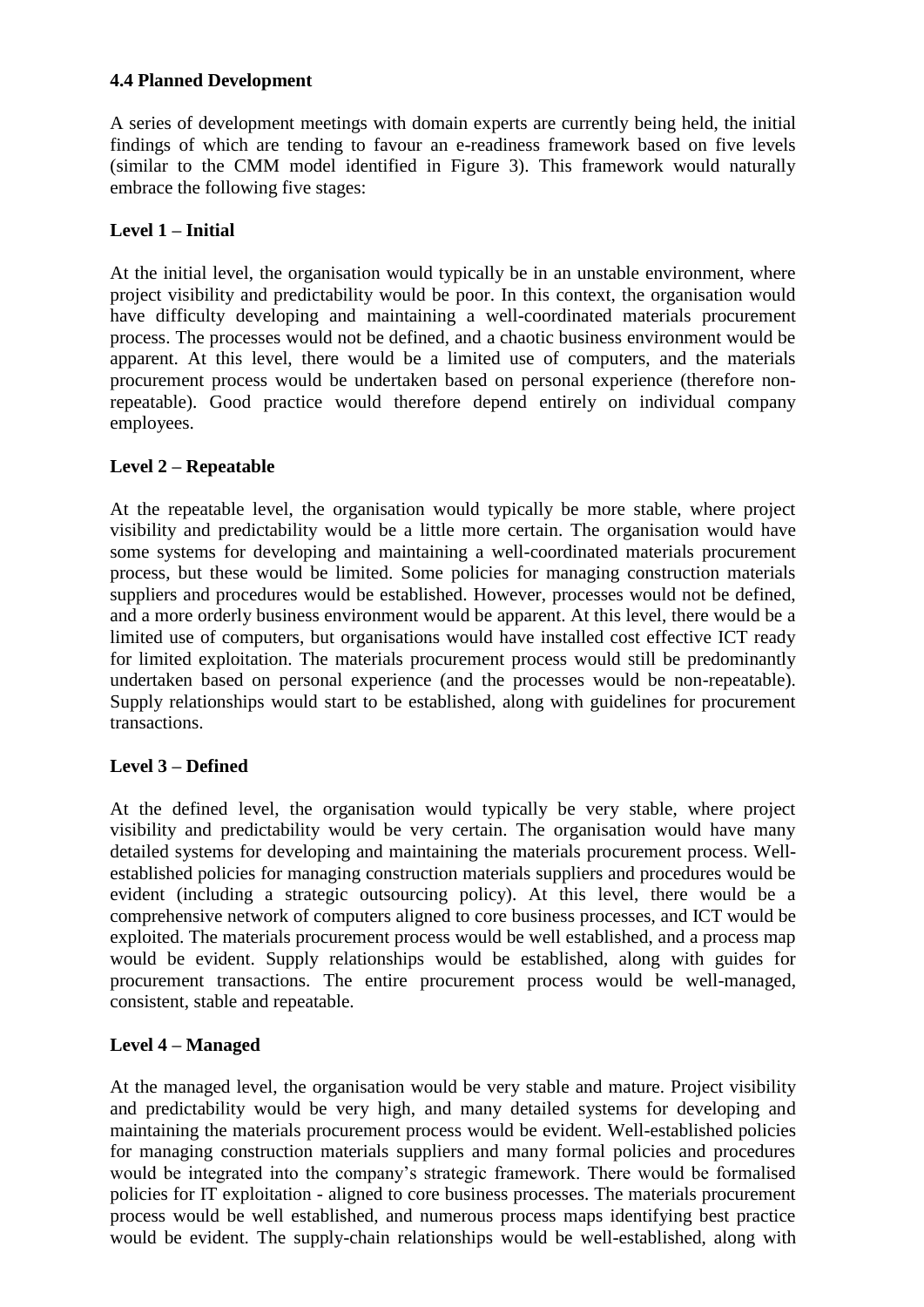guides for procurement transactions. The entire procurement process would be wellmanaged, consistent, stable and repeatable.

## **Level 5 – Optimising**

At the optimising level, the organisation would be highly mature and stable. Project visibility and predictability would be very high, with numerous systems and procedures in place for managing the materials procurement process. The formalised policies for IT exploitation would be aligned to the information system strategy, IT strategy and business strategy. Core best practice process maps would be continually updated and refined as part of a well-managed continuous process improvement strategy. The supply-chain relationships would be well-established, along with guides for e-procurement transactions.

## **5. SUMMARY AND CONCLUSIONS**

This paper has identified some of the important factors that need to be considered for developing an e-readiness framework for the construction industry. ICT applications are currently being streamlined to exploit core processes in non-construction areas – the benefits of which can be brought to construction. Motivation for buyers to enter into eprocurement will depend on numerous factors, not least: competition; security; cost; accuracy, availability of information (product details) etc.

From a process perspective, it is important to note that organisations should strive to improve their processes, as this has proven links with improved company performance. An e-readiness framework would help the construction supply chain collaborate and share information, thereby creating many benefits, not least in terms of efficiency (thereby helping to pass any savings on to all stakeholders involved).

Finally, it is important to note that this framework is still in its development stage, and further findings will be presented at a later date.

#### **6. REFERENCES**

Cooper, R., Kagiogluo, M., Aouad, G., Hinks, J., Sexton, M., and Sheath, D (1998), The Process Protocol: Developing a Process of Improvement, Global Construct IT Futures, International Meeting, Cumbria UK

Calvert, R., E (1995), Introduction to Building Management,  $6<sup>th</sup>$  Ed., Butterwoth-Heineman, England

Canter M., R (1993), Resource Management for Construction. Basingstoke, Macmillan Press

Davenport, T., H (1993), Process Innovation, Harvard Business School Press, Boston, MA

Davenport, T., H and Short, J., E (1990), The New Industrial Engineering: Information Technology and Business Process Redesign. Sloan Management Review, pp. 11-27

Egan, J (1998), 'Rethinking Construction' Available at **[www.rethinkingconstruction.org](http://www.rethinkingconstruction.org/)**

Fellows, R and Liu, A (1999), Research Methods for Construction. Aarontype Ltd England

Feeny, D and Willcocks, L.P (1998), Core IS Capabilities for Exploiting Information Technology, *Sloan Management Review*, Spring, pp 9-21